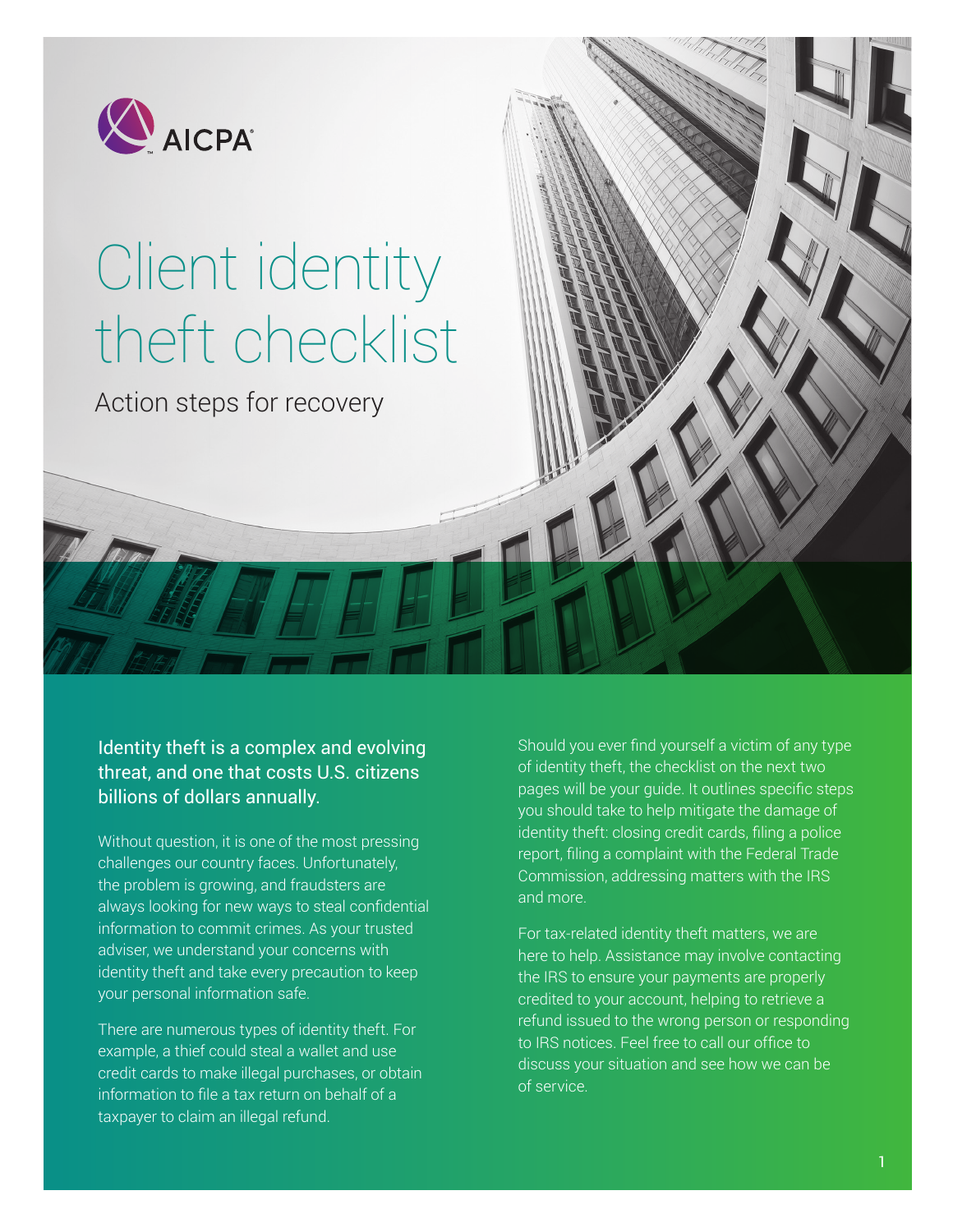## Combating identity theft  $-$  client checklist\*

| Organization                                    | What to do                                                                                                                                                                                                                                                                                                                                                                                                                                                                                                                                                                                                                                                                                                                                                                                                                                                                                                                                                                                                        |
|-------------------------------------------------|-------------------------------------------------------------------------------------------------------------------------------------------------------------------------------------------------------------------------------------------------------------------------------------------------------------------------------------------------------------------------------------------------------------------------------------------------------------------------------------------------------------------------------------------------------------------------------------------------------------------------------------------------------------------------------------------------------------------------------------------------------------------------------------------------------------------------------------------------------------------------------------------------------------------------------------------------------------------------------------------------------------------|
| <b>Credit agencies</b>                          | Report the identity theft to the fraud department of one of the following reporting<br>agencies as soon as possible. They must notify the other two agencies.<br>• Equifax: equifax.com (Be aware of the recent Equifax cybersecurity incident.)<br>· Experian: experian.com<br>· TransUnion: transunion.com<br>Request a copy of your credit report and that only the last four digits of your Social<br>Security number be placed on the report.<br>Close accounts that you think have been compromised or opened fraudulently.<br>Inform the credit bureaus and the credit issuers (in writing) of any fraudulent<br>accounts and incorrect information.<br>Obtain replacement credit cards with new, secure account numbers and destroy<br>any old cards.<br>$\exists$ Notify those who have received your credit report in the last six months to alert<br>them to any disputed, fraudulent or incorrect information.<br>Confirm that an extended fraud alert (seven years) is placed on your credit report. |
| <b>Federal Trade</b><br><b>Commission (FTC)</b> | Report the crime to the FTC and get a recovery plan.<br>. Note that the FTC has overhauled the process for helping victims of identity theft.<br>Go to identity the ft.gov to report identity the ft and get a recovery plan.                                                                                                                                                                                                                                                                                                                                                                                                                                                                                                                                                                                                                                                                                                                                                                                     |
| Local police                                    | Report the crime to your local police or sheriff's department. Make sure to provide<br>as much documented evidence as possible.<br>Verify that the report lists the fraudulent accounts and keep a copy of the report.                                                                                                                                                                                                                                                                                                                                                                                                                                                                                                                                                                                                                                                                                                                                                                                            |
| <b>Internal Revenue</b><br>Service (IRS)        | Contact the IRS to report tax-related identity theft. This will alert them to any claim for<br>refund or other activity on your account. File IRS Form 14039, Identify Theft Affidavit.<br>. IRS Identity Protection Specialized Unit (IPSU) can be reached at 800.908.4490.<br>Contact your CPA with any questions.                                                                                                                                                                                                                                                                                                                                                                                                                                                                                                                                                                                                                                                                                              |
| State tax agency                                | Contact your state tax agency to report the theft. Some agencies may require a police<br>report and/or the IRS affidavit.                                                                                                                                                                                                                                                                                                                                                                                                                                                                                                                                                                                                                                                                                                                                                                                                                                                                                         |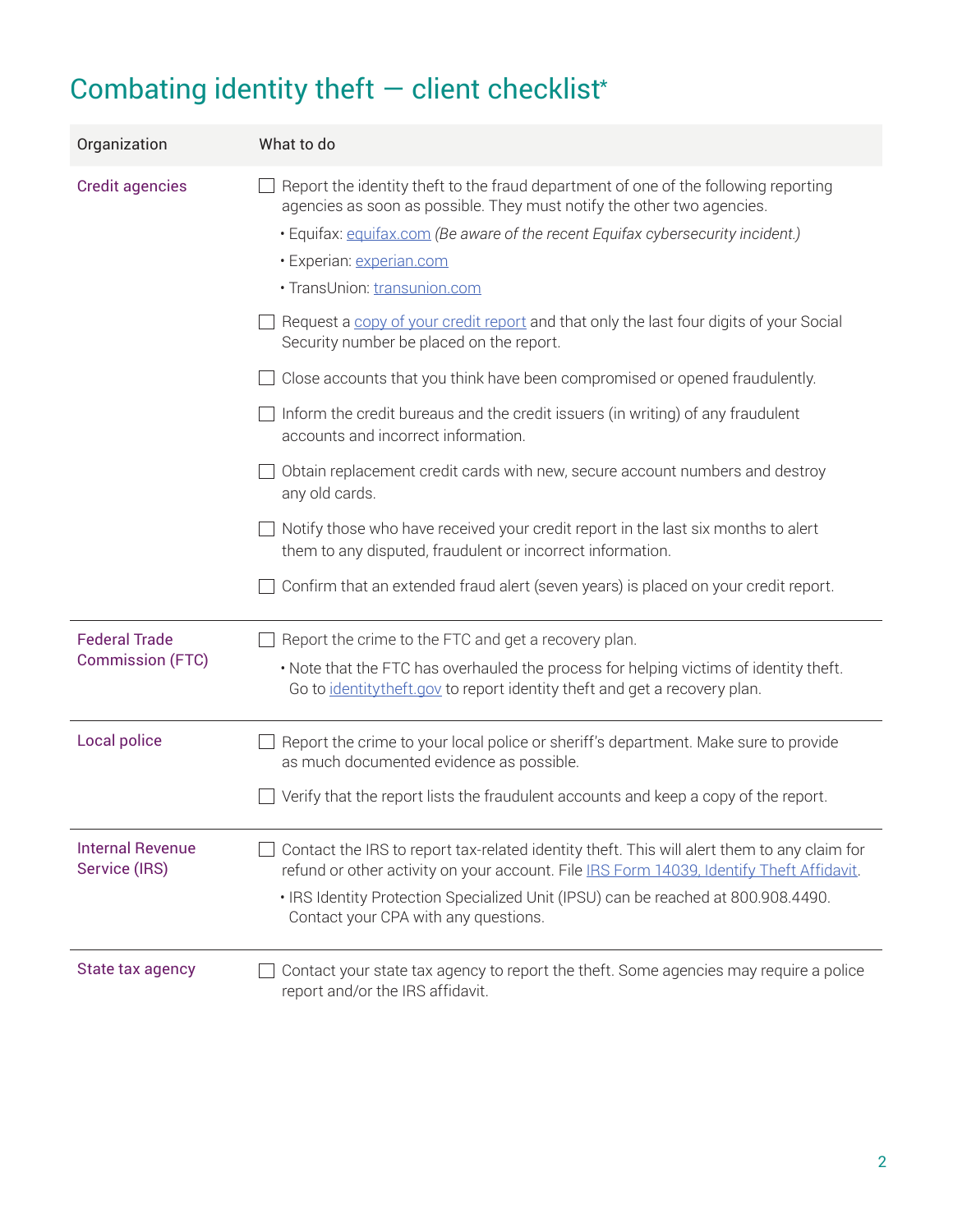### Combating identity theft  $-$  client checklist\* (continued)

| Organization                        | What to do                                                                                                                                                                                                                                                                                                                              |
|-------------------------------------|-----------------------------------------------------------------------------------------------------------------------------------------------------------------------------------------------------------------------------------------------------------------------------------------------------------------------------------------|
| Other agencies<br>and organizations | U.S. mail fraud: contact your local postal inspector.<br>· Online: postalinspectors.uspis.gov<br>· Phone: 800.275.8777                                                                                                                                                                                                                  |
|                                     | Social Security number misuse - non-IRS issues:                                                                                                                                                                                                                                                                                         |
|                                     | Check your earnings record to make sure no one is using your identification number<br>to obtain work. Call your local Social Security Administration (SSA) office if something<br>looks inaccurate.                                                                                                                                     |
|                                     | Contact the SSA Inspector General to report Social Security benefit fraud, employment<br>fraud or welfare fraud.                                                                                                                                                                                                                        |
|                                     | . Online reporting resources:                                                                                                                                                                                                                                                                                                           |
|                                     | $ o$ ig.ssa.gov/                                                                                                                                                                                                                                                                                                                        |
|                                     | - Fraud Reporting Form                                                                                                                                                                                                                                                                                                                  |
|                                     | · SSA fraud hotline: 800.269.0271                                                                                                                                                                                                                                                                                                       |
| <b>Health insurance</b><br>provider | Contact your health insurance company if your insurance card was accessed or stolen<br>to help prevent the thief from using your insurance. Similarly, notify Medicare if your<br>Medicare card was accessed or stolen.                                                                                                                 |
| <b>Utilities and brokers</b>        | Contact your local utility providers (gas, electric, cable, internet, cellular carrier, etc.) to<br>ensure no new accounts have been opened in your name. Similarly, let your investment<br>or retirement account company know your identity documents were stolen so they will<br>be alert to any suspicious activity on your account. |
| <b>Debt collectors</b>              | Tell collectors that you are a victim of fraud and, therefore, not responsible<br>for the account.                                                                                                                                                                                                                                      |
|                                     | Ask for the name of the collection company/name of the person contacting you, the<br>phone number and the address.                                                                                                                                                                                                                      |
|                                     | $\Box$ Ask for the name and contact information for the referring credit issuer, the amount of<br>the debt, account number and dates of the charges.                                                                                                                                                                                    |
|                                     | Ask if the debt collector needs you to complete a specific fraud affidavit form or<br>whether the FTC affidavit may be used.                                                                                                                                                                                                            |
|                                     | Follow up, in writing, with the debt collector and ensure that they confirm, in writing,<br>that you do not owe the debt and that the account has been closed.                                                                                                                                                                          |